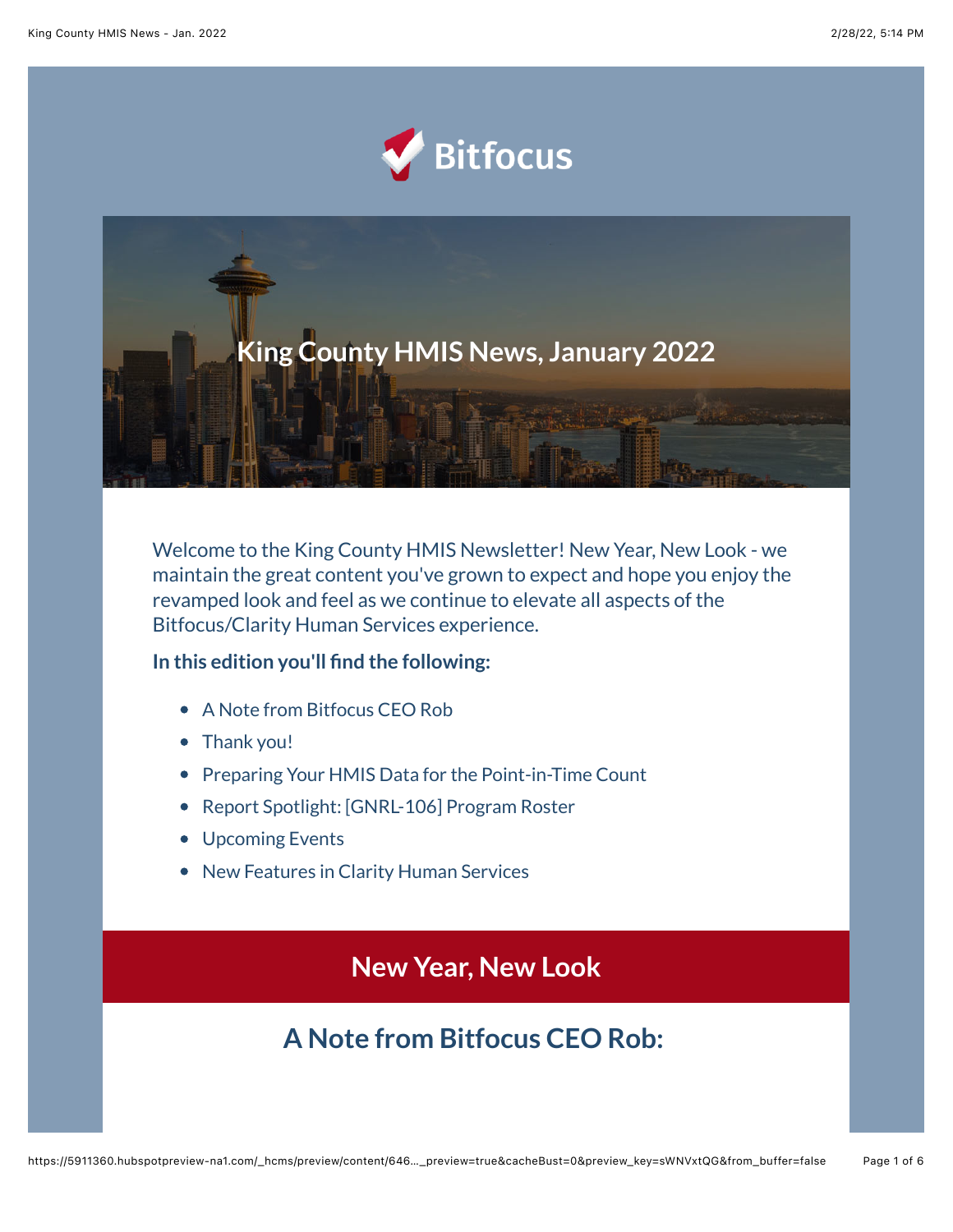

Happy New Year! I hope you and your loved ones had a joyful, relaxing holiday season. This is a particularly exciting time of year for me - a time full of both reflection and anticipation. As I think back on 2021, I am grateful. We have made it through another tough year of unknowns, adjusting to new challenges and proving to ourselves what we're really capable of. In 2021, King County HMIS grew to system of close to 100 partner agencies with over 600 programs. In addition, our Community Administration team provided approximately 75 trainings, office hours, and/or technical assistance sessions in support of HMIS. As I look toward the future, I am filled with hope - 2022 brings opportunity that is rejuvenating my commitment to ending homelessness.

I want to truly thank you for your trust in me and the whole Bitfocus team - your ongoing partnership is critical to the success of the King County HMIS and Clarity Human Services, and your commitment to our communities inspires me every day. So, here is to you. Happy New Year!

Robert Herdzik *Bitfocus Founder and CEO*



# **Announcements**

## **Thank You!**

As you know, we are in the thick of federal reporting season for four critical system-wide reports and **we couldn't do it without you!** Our teams have been, *or will be*, sending requests asking many of you to update and correct data in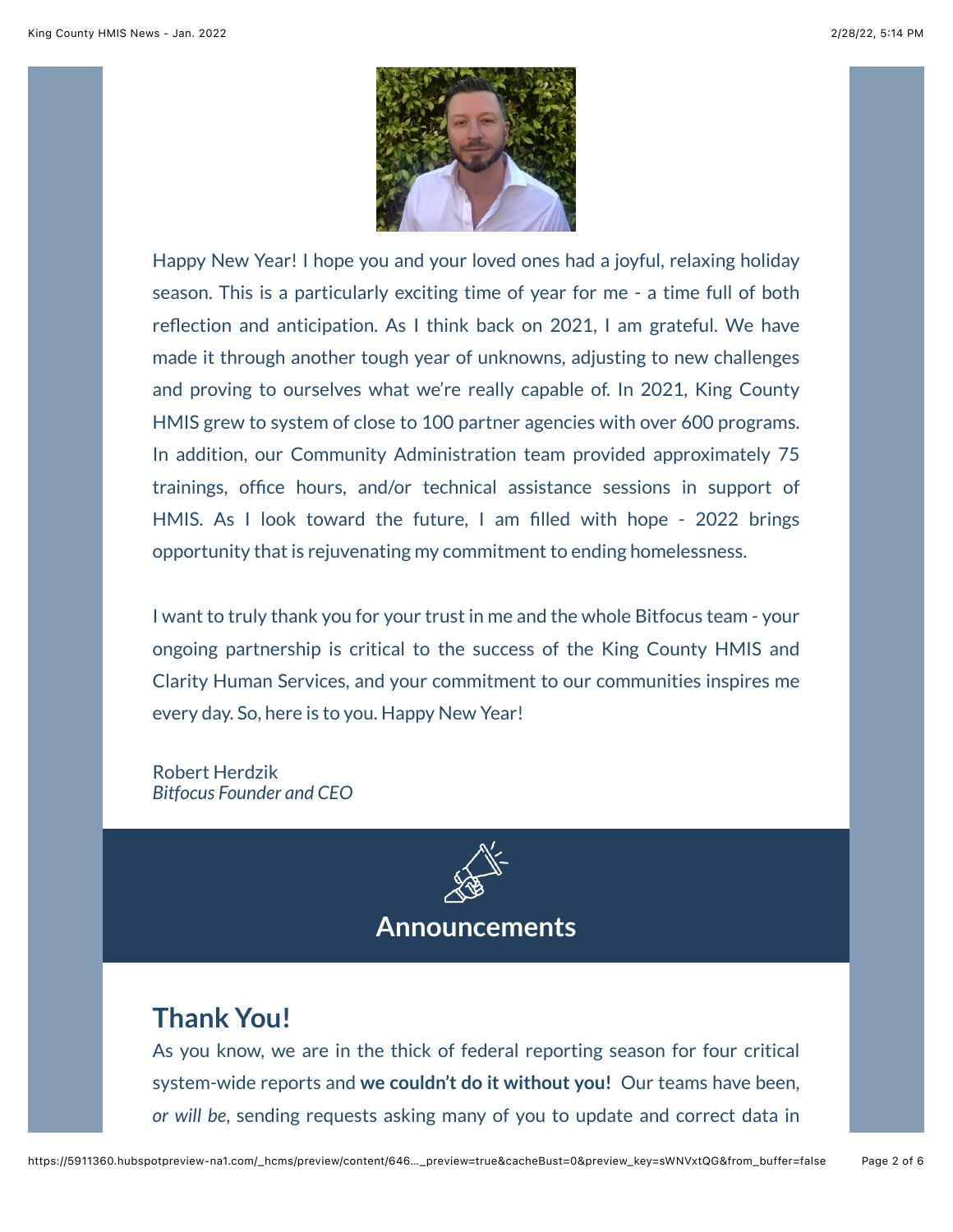preparation for the Longitudinal System Analysis (LSA), HUD System Performance Measures, Point-In-Time (PIT) Count, and Housing Inventory Count (HIC) reports. We very much appreciate your ongoing responsiveness in supporting this data quality process.

**[Continue reading](https://www.bitfocus.com/hubfs/Thank%20You!-2.pdf?utm_source=hs_email&utm_medium=email&_hsenc=p2ANqtz-_t6cCVBiUPr5p_bDc5CrJvPNm1uJeKJlzL2VyPSOzvEM9usv97J5r46mMp3BVMSYI33FRn)**



# **Preparing Your HMIS Data for the Point-in-Time Count**

Whether or not a community conducts Point-in-Time (PIT) **unsheltered** ("street") count, the PIT **sheltered** count of individuals and families experiencing homelessness must occur. This year the PIT will occur on the night of March 1. **Data for this count comes almost exclusively from HMIS**.

It is critical that all emergency shelter, safe haven, and transitional housing projects in HMIS reflect accurate enrollments, exits, and night-by-night services for the night of March 1 as part of this annual count of households experiencing homelessness in King County.

### **[Continue reading](https://www.bitfocus.com/hubfs/Preparing%20Your%20HMIS%20Data%20for%20the%20Point-in-Time%20Count%20-%20King-1.pdf?utm_source=hs_email&utm_medium=email&_hsenc=p2ANqtz-_t6cCVBiUPr5p_bDc5CrJvPNm1uJeKJlzL2VyPSOzvEM9usv97J5r46mMp3BVMSYI33FRn)**

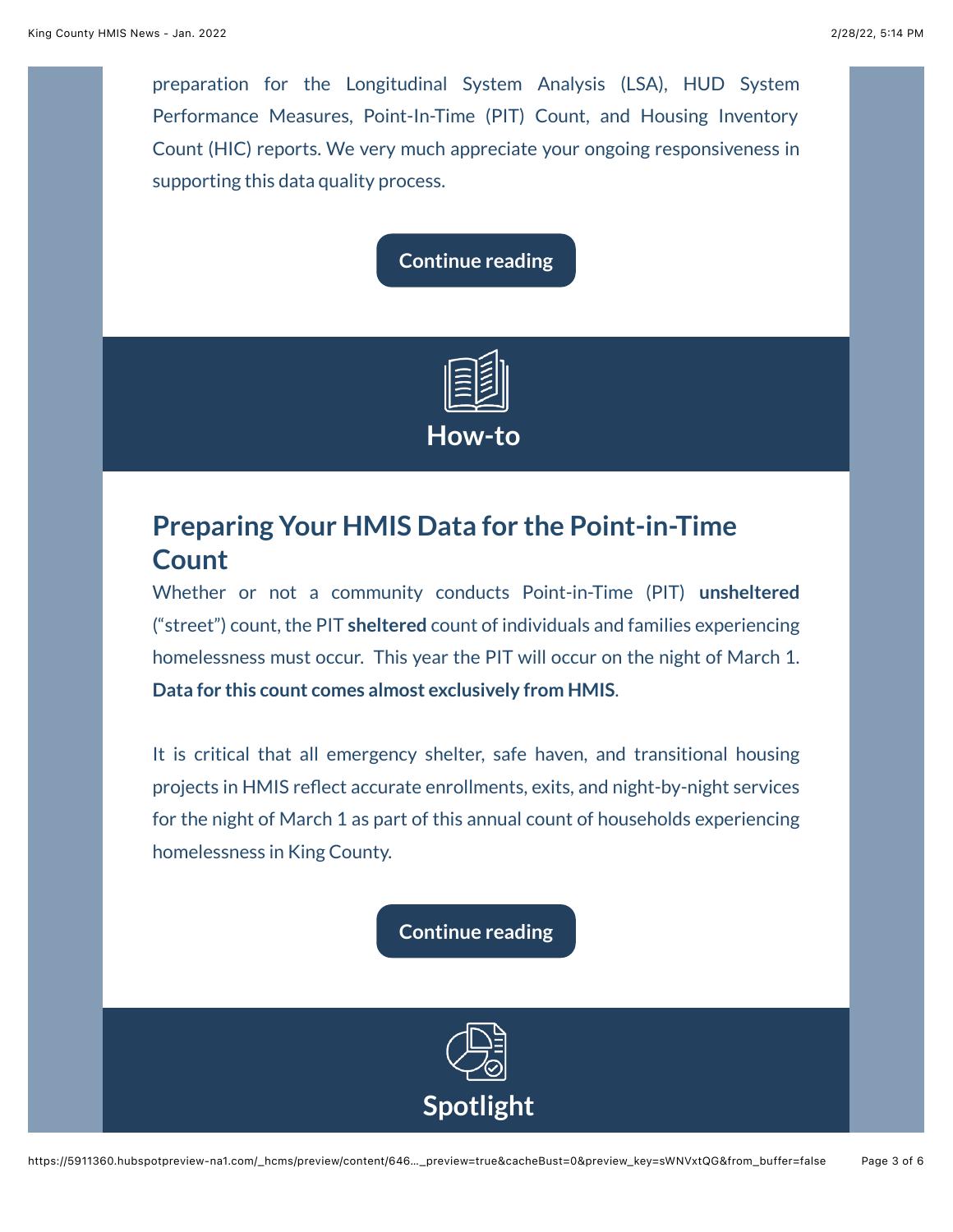## **Report Spotlight: [GNRL-106] Program Roster**

The **[\[GNRL-106\] Program Roster](https://help.bitfocus.com/gnrl-106-program-roster?utm_source=hs_email&utm_medium=email&_hsenc=p2ANqtz-_t6cCVBiUPr5p_bDc5CrJvPNm1uJeKJlzL2VyPSOzvEM9usv97J5r46mMp3BVMSYI33FRn)** report is a simple yet powerful tool that provides a user-friendly list of clients and households enrolled in your programs, as well as additional useful information about those clients. You can also run a Program Roster for clients who were enrolled in the past but have exited your program.

### **[Continue reading](https://www.bitfocus.com/hubfs/Report%20Spotlight_%20%5BGNRL-106%5D%20Program%20Roster%20-%20King-2.pdf?utm_source=hs_email&utm_medium=email&_hsenc=p2ANqtz-_t6cCVBiUPr5p_bDc5CrJvPNm1uJeKJlzL2VyPSOzvEM9usv97J5r46mMp3BVMSYI33FRn)**



### **Upcoming Events**

# **Check out these upcoming events!**

#### **PIT/HIC Data Lab Office Hours**

- Wednesday, February 9 2-3 p.m. | Register **[HERE](https://bitfocus.zoom.us/meeting/register/tJcod-CvrTksEtJ4AzAXB0yPImyuBsmk2QUW?utm_source=hs_email&utm_medium=email&_hsenc=p2ANqtz-_t6cCVBiUPr5p_bDc5CrJvPNm1uJeKJlzL2VyPSOzvEM9usv97J5r46mMp3BVMSYI33FRn)**.
- Monday, February 28 2-3 p.m. | Register **[HERE.](https://bitfocus.zoom.us/meeting/register/tJElfuqppjMqEt3sJQnhFf-3xOXq9hNH0mGF?utm_source=hs_email&utm_medium=email&_hsenc=p2ANqtz-_t6cCVBiUPr5p_bDc5CrJvPNm1uJeKJlzL2VyPSOzvEM9usv97J5r46mMp3BVMSYI33FRn)**

#### **Coordinated Entry Housing Assessor Training**

- Wednesday, February 9 11 a.m.-12 p.m. | Register **[HERE](https://updates.bitfocus.com/e3t/Btc/LX+113/cJycF04/VVqBnz47Td1DW32_QNV5v_RjTW6hm-BV4DMcn6MBB8TD3lLBGV1-WJV7CgX8VN5zL9MG45hZBW6sjzbH3-SmYVW77wqM-916CWsN358bwVQcQ6HM_-KH4SZpNgW9hrdcq7Stqn6W3SCBpZ6FgG7nW1NRP5699f8HBW7DH4948bpCcbW2TKYBG8TBfQCW3dLRyH5qh_b8V5-Xwf42xbkmW8xYWLJ5t1w0sW6ws9y86_QbMPW1XBXkv8jgN1fW33d-MB4hqLwDW13ms3R9lkCpFMt-7vqvkZNdW3jplvJ2qnKJWW6gGqHw7s197lW4w1vJC4-zNfDVTrLRT7lQZQtN6wBZrfrXbLrW15rFMN8h8JgS3jpy1?utm_source=hs_email&utm_medium=email&_hsenc=p2ANqtz-_t6cCVBiUPr5p_bDc5CrJvPNm1uJeKJlzL2VyPSOzvEM9usv97J5r46mMp3BVMSYI33FRn)**.
- Wednesday, March 9 11 a.m.-12 p.m. |Register **[HERE](https://bitfocus.zoom.us/meeting/register/tJApf-6vqT0qHNy5MG5y1qNsPAMosXnROxEd?utm_source=hs_email&utm_medium=email&_hsenc=p2ANqtz-_t6cCVBiUPr5p_bDc5CrJvPNm1uJeKJlzL2VyPSOzvEM9usv97J5r46mMp3BVMSYI33FRn)**.



### **Clarity Human Services Updates**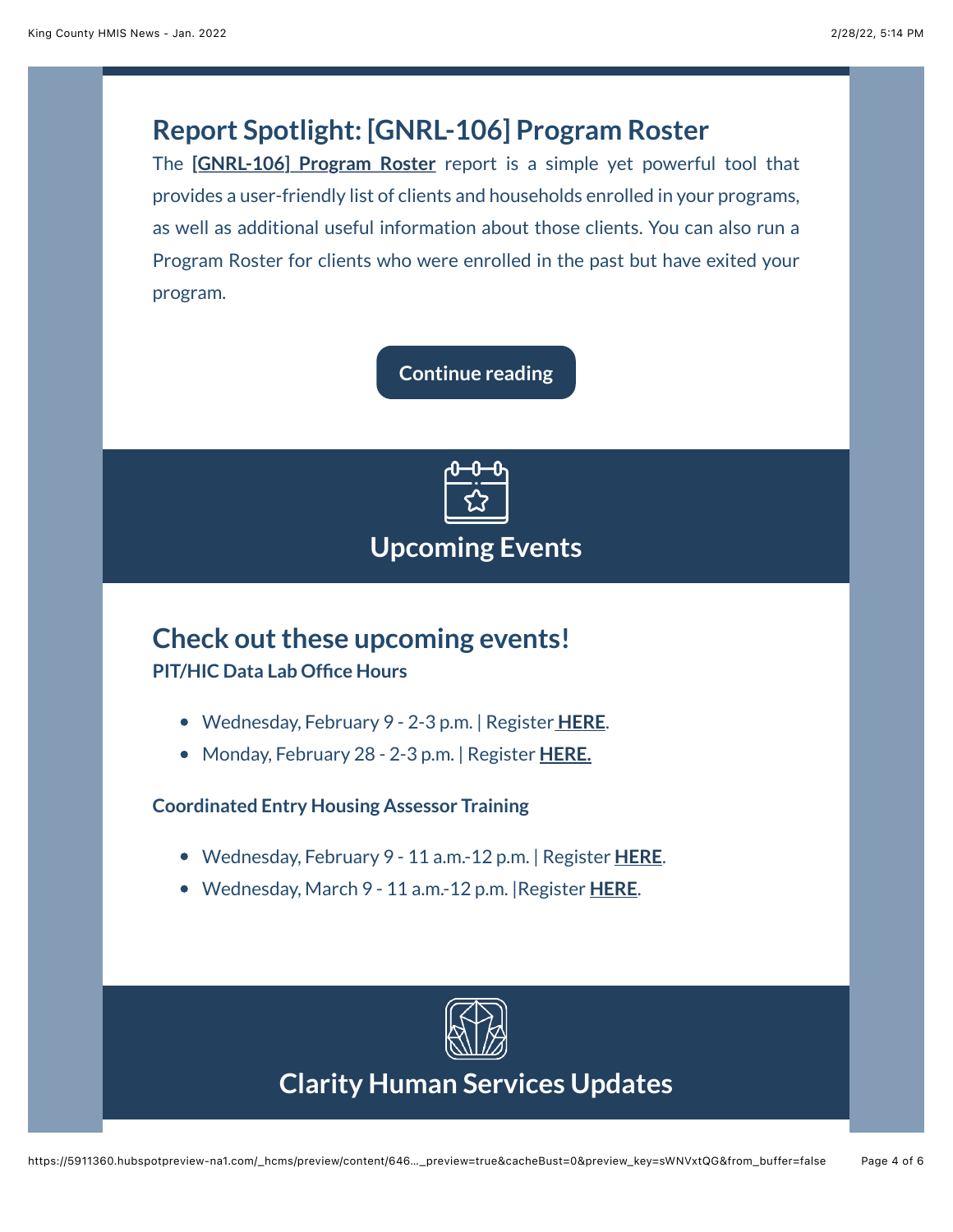### **New Features in Clarity Human Services**

Bitfocus is excited to announce new feature updates in Clarity Human Services scheduled to go live **February 1.**

**Key features include:** 

- A new way to re-open exited program enrollments
- New referral history tool tips to help explain the referral activity
- Addition to built-in data quality dashboard in Data Analysis
- Updated color scheme for Clarity Training Sites

These enhancements would not be possible without your contributions and feedback! Thanks for helping us to make Clarity Human Services better for everyone!

**[Check out the details](https://www.bitfocus.com/hubfs/New%20Features%20in%20Clarity%20Human%20Services%20-%20King-1.pdf?utm_source=hs_email&utm_medium=email&_hsenc=p2ANqtz-_t6cCVBiUPr5p_bDc5CrJvPNm1uJeKJlzL2VyPSOzvEM9usv97J5r46mMp3BVMSYI33FRn)**

**Questions? Your HMIS Administrator is happy to help.**

**Phone: 206.429.7979 Email: [kcsupport@bitfocus.com](mailto:kcsupport@bitfocus.com)**





Bitfocus, 5940 S Rainbow Blvd, Ste 400 #60866, Las Vegas, NV 89118, United States, 800-594-9854